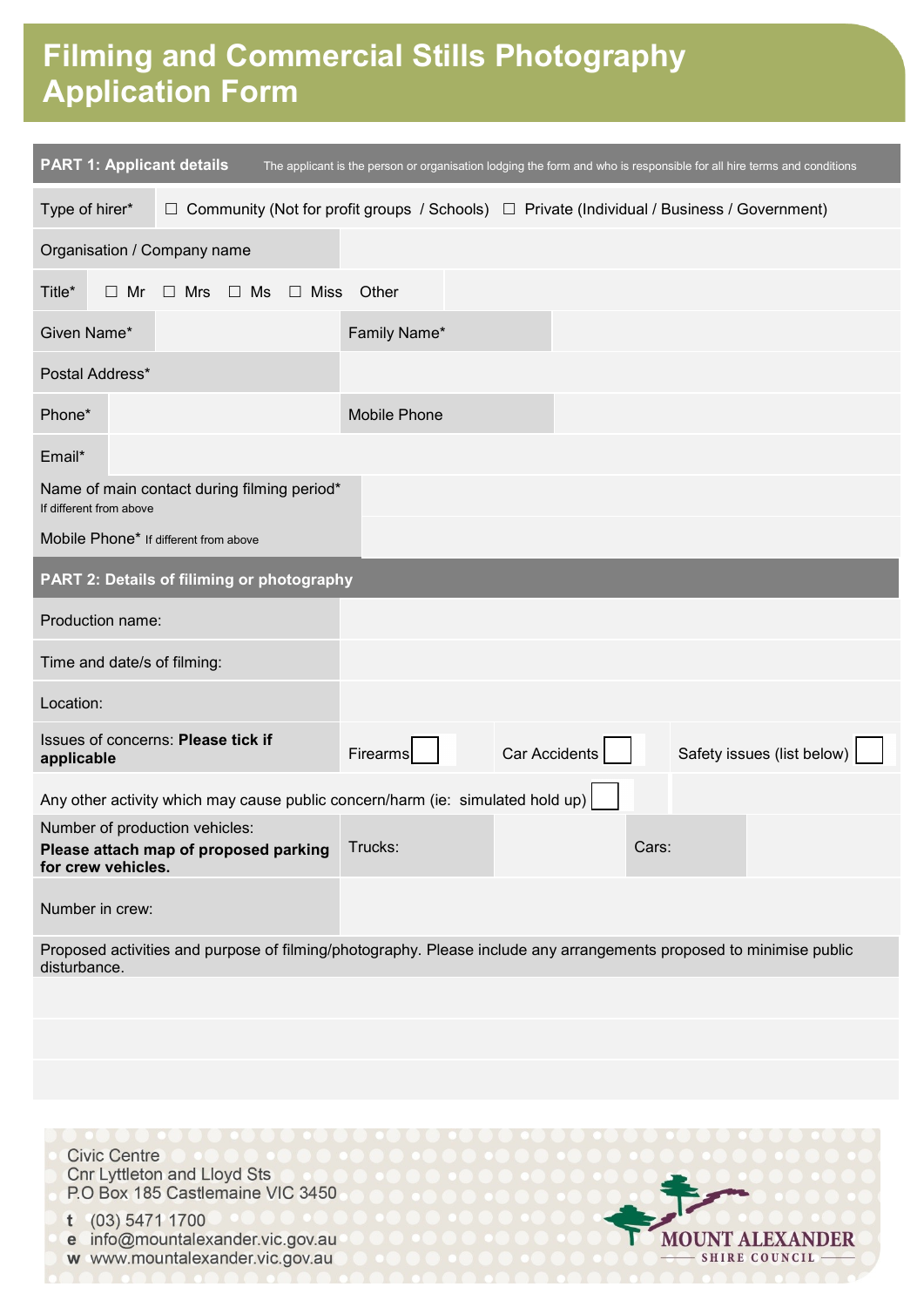# **Film Making and Commercial Stills Filming and Commercial Stills Photography Photography Application Form Application Form**

## **PART 3: Insurance**

## **Public Liability Insurance is compulsory, permission will not be granted until insurance requirements are fulfilled.**

Filming or photography cannot be carried out without public liability insurance. If you have public liability insurance, you must provide a copy of your current certificate of currency when submitting your hire application.

## **PART 4: Declaration**

I certify that the above information is true and correct in every detail. I understand that if the information declared on this form is not true and correct, the Mount Alexander Shire Council may refuse my application.

I have read and completely understood all points in the application and terms and conditions of filming/photography and I or my representative will comply with the conditions at all times.

Copy of Insurance Policy Attached

Production Safety Report attached

Signature\* Date **No. 2018** 

## LOCATION FEES

If applied, shall relate to the cost to Council in event coordination, expenses associated with advertising, traffic control, road closures, and any other costs incurred by Council in the facilitation of the application.

#### GENERAL FILMING PROCEDURES

(Maldon Township special conditions)

A request must be made to the Coordinator at least two weeks before the intended date of filming.

The Coordinator and those affected will assess the impact of the filming on residential amenity, based on issues such as the size of the film crew, equipment to be used and residential density.

The Applicant will notify in writing all parties who be affected. The film maker will provide information on measures to be undertaken to minimise disruption.

**Civic Centre Cnr Lyttleton and Lloyd Sts** P.O Box 185 Castlemaine VIC 3450

(03) 5471 1700 t e info@mountalexander.vic.gov.au w www.mountalexander.vic.gov.au